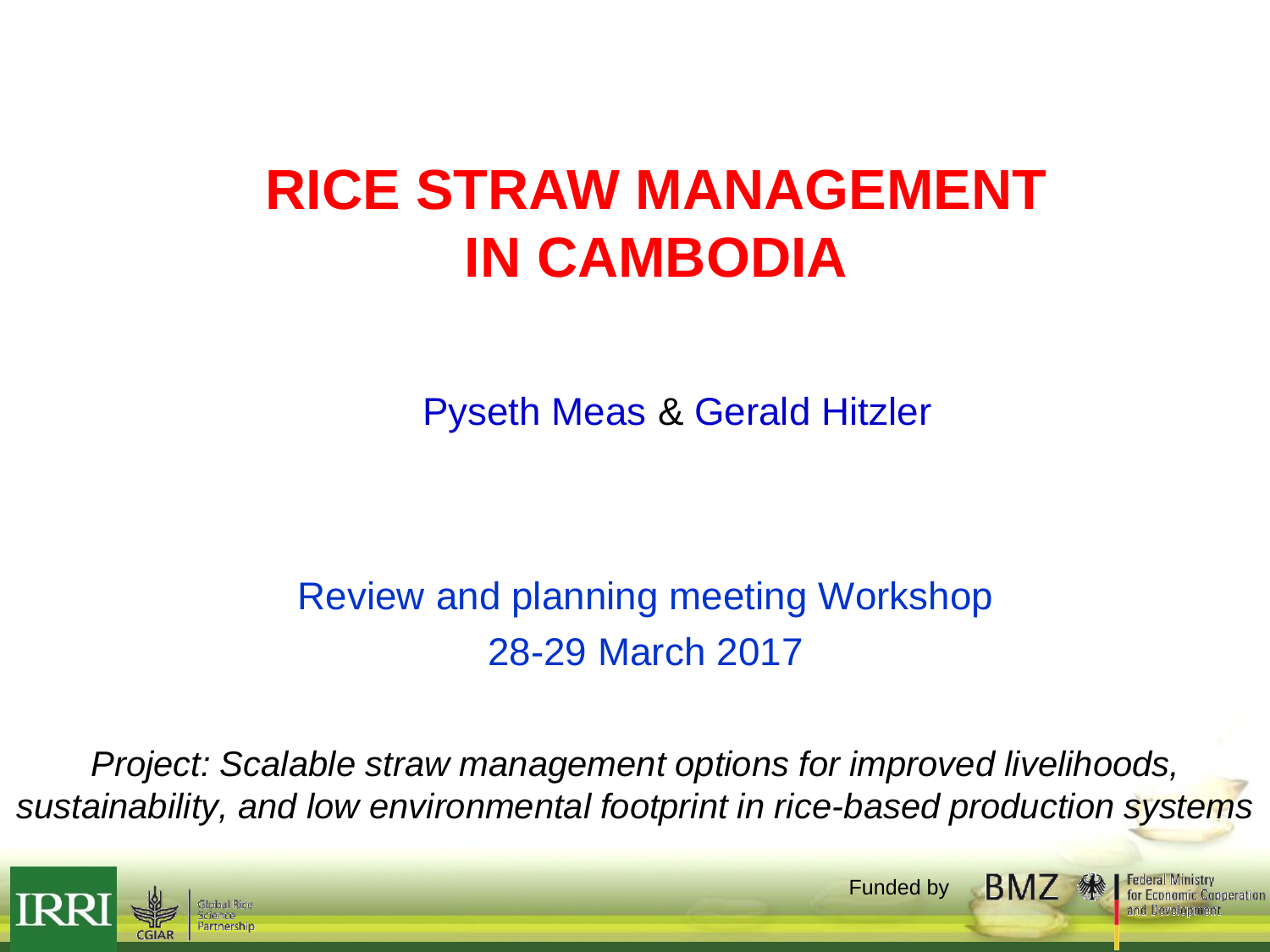## **INITIATIVES OF STRAW MANAGEMENT IN CAMBODIA**

- $\triangleright$  As many farmers not so aware of value of straw, project gives ideas
	- To avoid burning
	- To increase incomes, using good experiences of Vietnam (management, business & use)
- March 2016, Cambodian Team joined kick off workshop in Can Tho & field day/Seminar in Cuu Long Rice Research Center

 $\Rightarrow$  Decision was made to purchase a Japanese baler

6 weeks later, the baler delivered to Cambodia

 $\Rightarrow$  Being used for Demonstrations/Training

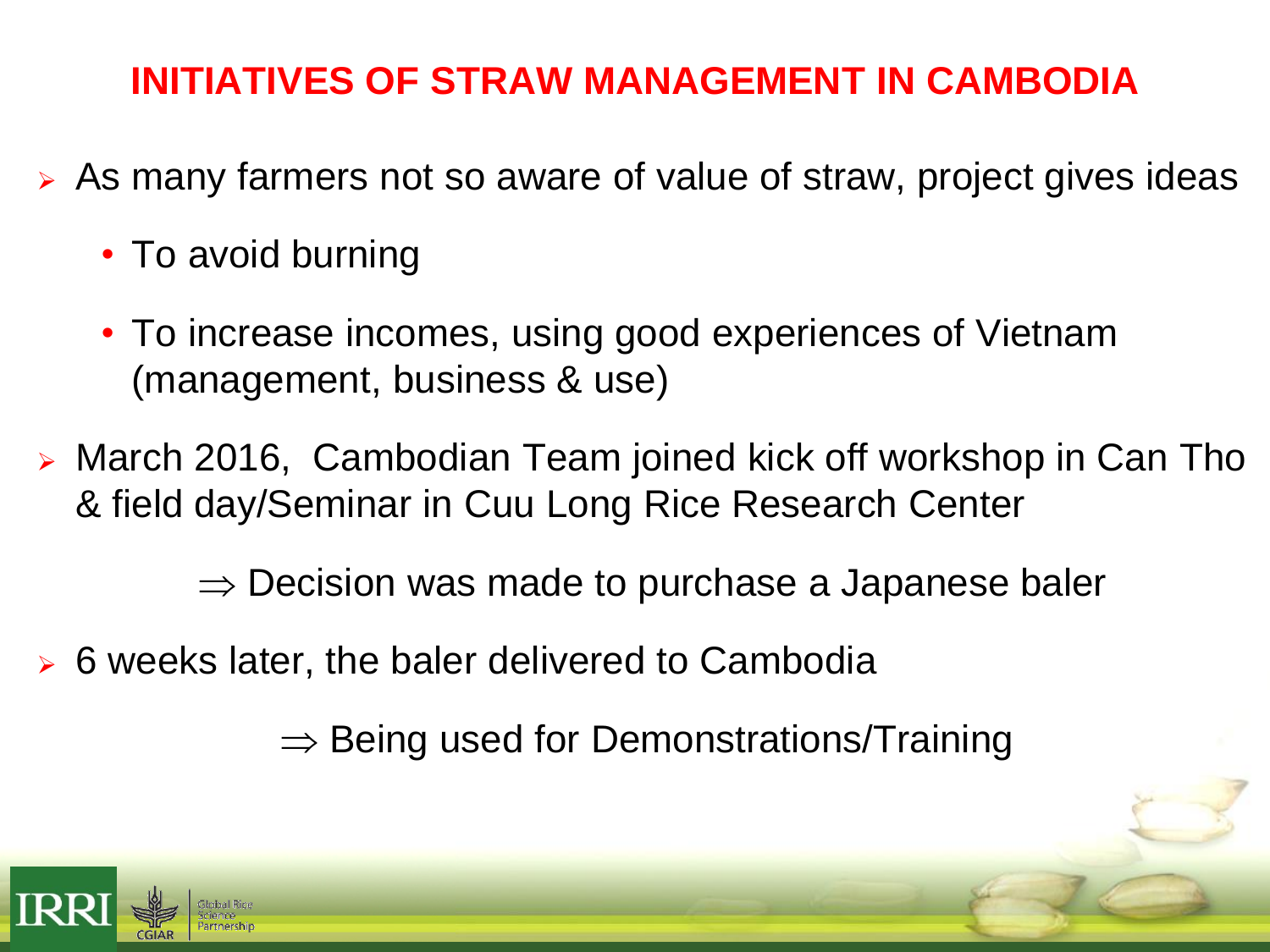## **INITIATIVES OF STRAW MANAGEMENT IN CAMBODIA**

#### **Training / Field days:**

- Don Bosco Centre & Farm (30 Apr 2016): Baling, Flail chopper & Rotary (accelerate decomposition & incorporate straw shallow in soil
- Kamping Puoy, BBang (25 Jun 2016). 118 participants (women 40 %)
- Kampong Ro, Svay Rieng (10 Dec 2016). 43 participants
- Ek Phnom, Battambang (10 Feb 2017). Baling & Laser Land Leveling. 80 participants
- Planned for Banteay Meanchey & other southern Provinces in 2017
- Planned to conduct research activities on application of Trichoderma on straw decomposition

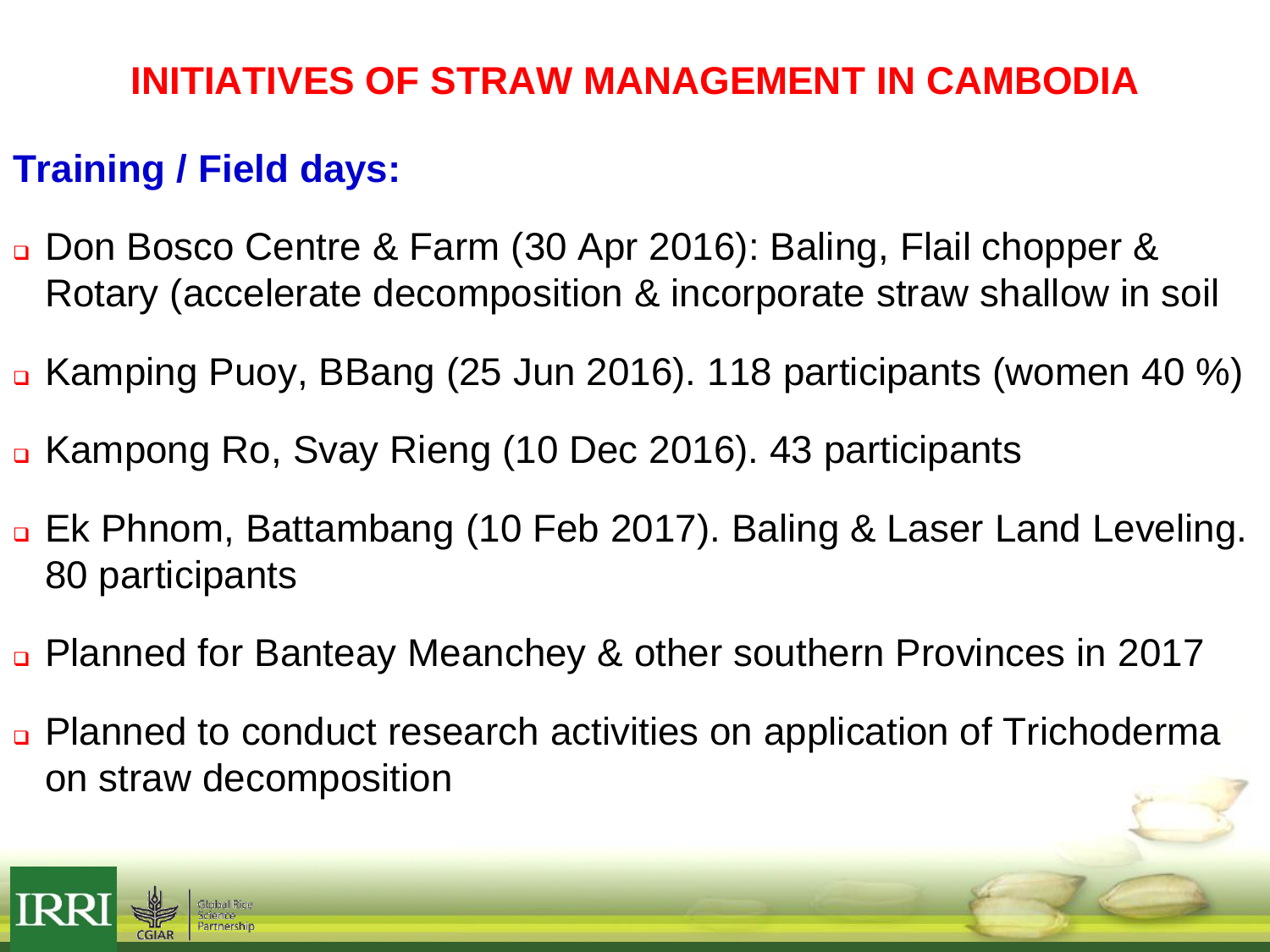## **INITIATIVES OF STRAW MANAGEMENT IN CAMBODIA**

#### **Extension & training materials:** *Studied, translated & published*

- 1. IRRI Factsheet on the Project
- 2. IRRI Factsheet on Rice Straw Baler
- 3. IRRI Manual on Rice Straw Baler
- 4. Manual for use of STAR Mini Straw Baler, prepared by manufacturer
- 5. Factsheet on Laser land Leveling